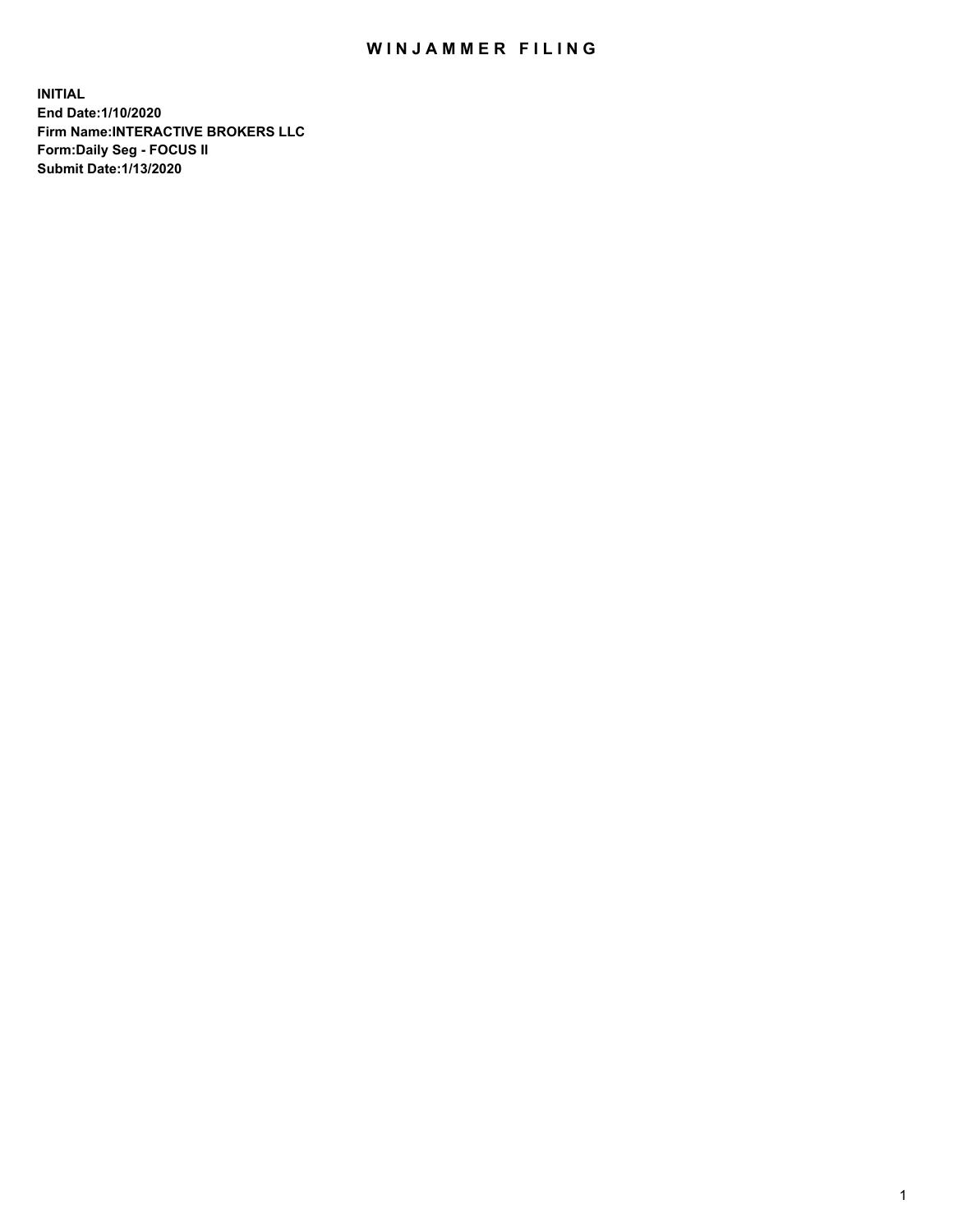**INITIAL End Date:1/10/2020 Firm Name:INTERACTIVE BROKERS LLC Form:Daily Seg - FOCUS II Submit Date:1/13/2020 Daily Segregation - Cover Page**

| Name of Company                                                                                                                                                                                                                                                                                                                 | <b>INTERACTIVE BROKERS LLC</b>                                                   |
|---------------------------------------------------------------------------------------------------------------------------------------------------------------------------------------------------------------------------------------------------------------------------------------------------------------------------------|----------------------------------------------------------------------------------|
| <b>Contact Name</b>                                                                                                                                                                                                                                                                                                             | <b>James Menicucci</b>                                                           |
| <b>Contact Phone Number</b>                                                                                                                                                                                                                                                                                                     | 203-618-8085                                                                     |
| <b>Contact Email Address</b>                                                                                                                                                                                                                                                                                                    | jmenicucci@interactivebrokers.c<br>om                                            |
| FCM's Customer Segregated Funds Residual Interest Target (choose one):<br>a. Minimum dollar amount: ; or<br>b. Minimum percentage of customer segregated funds required:% ; or<br>c. Dollar amount range between: and; or<br>d. Percentage range of customer segregated funds required between:% and%.                          | <u>0</u><br>$\overline{\mathbf{0}}$<br>155,000,000 245,000,000<br>0 <sub>0</sub> |
| FCM's Customer Secured Amount Funds Residual Interest Target (choose one):<br>a. Minimum dollar amount: ; or<br>b. Minimum percentage of customer secured funds required:%; or<br>c. Dollar amount range between: and; or<br>d. Percentage range of customer secured funds required between:% and%.                             | <u>0</u><br>$\overline{\mathbf{0}}$<br>80,000,000 120,000,000<br>0 <sub>0</sub>  |
| FCM's Cleared Swaps Customer Collateral Residual Interest Target (choose one):<br>a. Minimum dollar amount: ; or<br>b. Minimum percentage of cleared swaps customer collateral required:%; or<br>c. Dollar amount range between: and; or<br>d. Percentage range of cleared swaps customer collateral required between: % and %. | <u>0</u><br>$\underline{\mathbf{0}}$<br>0 <sub>0</sub><br>0 <sub>0</sub>         |

Attach supporting documents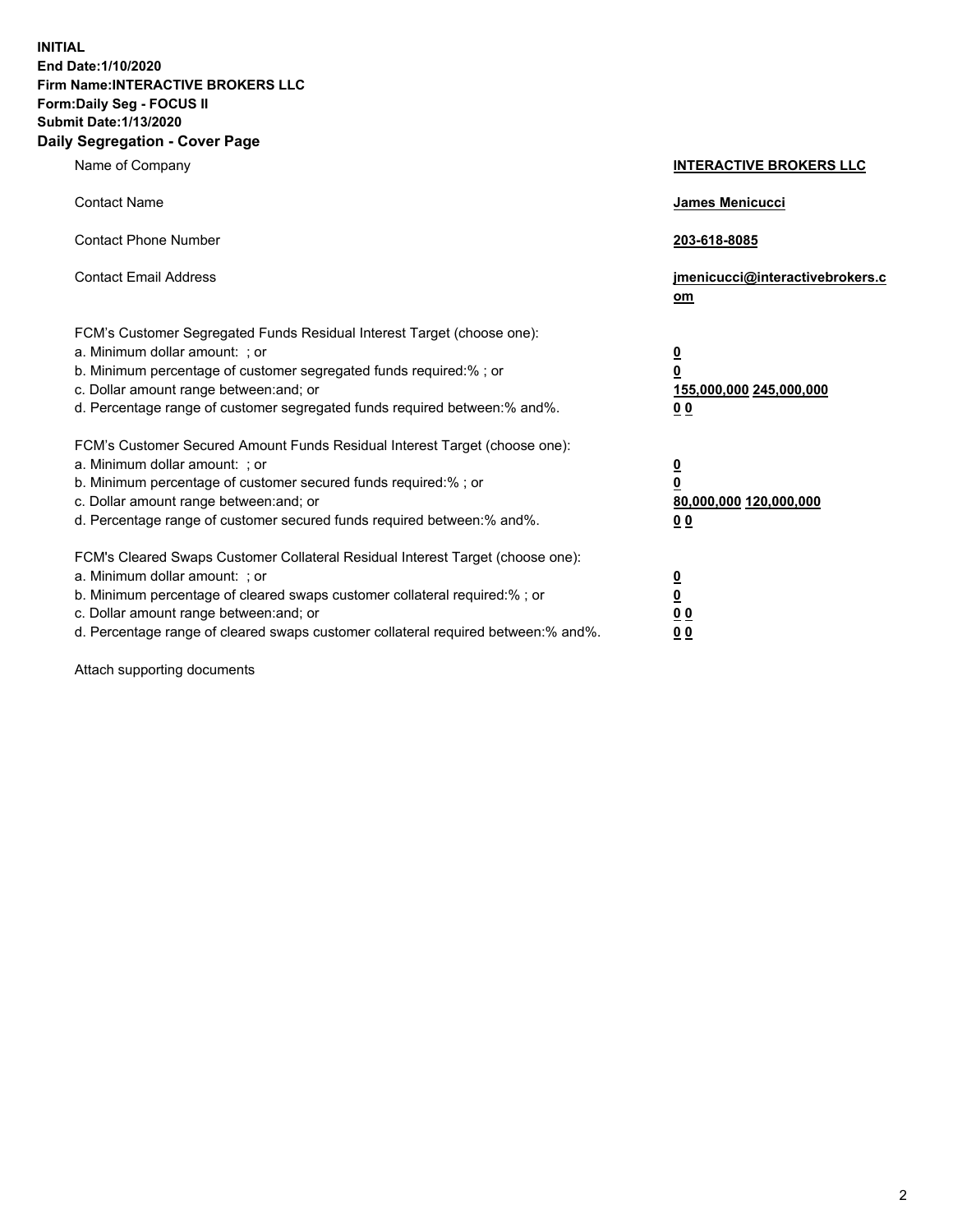**INITIAL End Date:1/10/2020 Firm Name:INTERACTIVE BROKERS LLC Form:Daily Seg - FOCUS II Submit Date:1/13/2020 Daily Segregation - Secured Amounts**

|     | 2011, Ocglegation - Oceaned Anioanto                                                                                                                              |                                                 |
|-----|-------------------------------------------------------------------------------------------------------------------------------------------------------------------|-------------------------------------------------|
|     | Foreign Futures and Foreign Options Secured Amounts                                                                                                               |                                                 |
|     | Amount required to be set aside pursuant to law, rule or regulation of a foreign                                                                                  | $0$ [7305]                                      |
|     | government or a rule of a self-regulatory organization authorized thereunder                                                                                      |                                                 |
| 1.  | Net ledger balance - Foreign Futures and Foreign Option Trading - All Customers                                                                                   |                                                 |
|     | A. Cash                                                                                                                                                           | 485, 157, 851 [7315]                            |
|     | B. Securities (at market)                                                                                                                                         | $0$ [7317]                                      |
| 2.  | Net unrealized profit (loss) in open futures contracts traded on a foreign board of trade                                                                         | 11,957,662 [7325]                               |
| 3.  | Exchange traded options                                                                                                                                           |                                                 |
|     | a. Market value of open option contracts purchased on a foreign board of trade                                                                                    | 152,576 [7335]                                  |
|     | b. Market value of open contracts granted (sold) on a foreign board of trade                                                                                      | -240,653 [7337]                                 |
| 4.  | Net equity (deficit) (add lines 1. 2. and 3.)                                                                                                                     | 497,027,436 [7345]                              |
| 5.  | Account liquidating to a deficit and account with a debit balances - gross amount                                                                                 | 4,060 [7351]                                    |
|     | Less: amount offset by customer owned securities                                                                                                                  | 0 [7352] 4,060 [7354]                           |
| 6.  | Amount required to be set aside as the secured amount - Net Liquidating Equity                                                                                    | 497,031,496 [7355]                              |
|     | Method (add lines 4 and 5)                                                                                                                                        |                                                 |
| 7.  | Greater of amount required to be set aside pursuant to foreign jurisdiction (above) or line                                                                       | 497,031,496 [7360]                              |
|     | 6.                                                                                                                                                                |                                                 |
|     | FUNDS DEPOSITED IN SEPARATE REGULATION 30.7 ACCOUNTS                                                                                                              |                                                 |
| 1.  | Cash in banks                                                                                                                                                     |                                                 |
|     | A. Banks located in the United States                                                                                                                             | 36,701,932 [7500]                               |
|     | B. Other banks qualified under Regulation 30.7                                                                                                                    | 0 [7520] 36,701,932 [7530]                      |
| 2.  | Securities                                                                                                                                                        |                                                 |
|     | A. In safekeeping with banks located in the United States                                                                                                         | 490,683,428 [7540]                              |
|     | B. In safekeeping with other banks qualified under Regulation 30.7                                                                                                | 0 [7560] 490,683,428 [7570]                     |
| 3.  | Equities with registered futures commission merchants                                                                                                             |                                                 |
|     | A. Cash                                                                                                                                                           | $0$ [7580]                                      |
|     | <b>B.</b> Securities                                                                                                                                              | $0$ [7590]                                      |
|     | C. Unrealized gain (loss) on open futures contracts                                                                                                               | $0$ [7600]                                      |
|     | D. Value of long option contracts                                                                                                                                 | $0$ [7610]                                      |
|     | E. Value of short option contracts                                                                                                                                | 0 [7615] 0 [7620]                               |
| 4.  | Amounts held by clearing organizations of foreign boards of trade                                                                                                 |                                                 |
|     | A. Cash                                                                                                                                                           | $0$ [7640]                                      |
|     | <b>B.</b> Securities                                                                                                                                              | $0$ [7650]                                      |
|     | C. Amount due to (from) clearing organization - daily variation                                                                                                   | $0$ [7660]                                      |
|     | D. Value of long option contracts                                                                                                                                 | $0$ [7670]                                      |
|     | E. Value of short option contracts                                                                                                                                | 0 [7675] 0 [7680]                               |
| 5.  | Amounts held by members of foreign boards of trade                                                                                                                |                                                 |
|     | A. Cash                                                                                                                                                           | 92,106,391 [7700]                               |
|     | <b>B.</b> Securities                                                                                                                                              | $0$ [7710]                                      |
|     | C. Unrealized gain (loss) on open futures contracts                                                                                                               | 5,313,261 [7720]                                |
|     | D. Value of long option contracts                                                                                                                                 | 152,576 [7730]                                  |
|     | E. Value of short option contracts                                                                                                                                | <u>-240,653</u> [7735] <b>97,331,575</b> [7740] |
| 6.  | Amounts with other depositories designated by a foreign board of trade                                                                                            | 0 [7760]                                        |
| 7.  | Segregated funds on hand                                                                                                                                          | $0$ [7765]                                      |
| 8.  | Total funds in separate section 30.7 accounts                                                                                                                     | 624,716,935 [7770]                              |
| 9.  | Excess (deficiency) Set Aside for Secured Amount (subtract line 7 Secured Statement                                                                               | 127,685,439 [7380]                              |
| 10. | Page 1 from Line 8)                                                                                                                                               |                                                 |
| 11. | Management Target Amount for Excess funds in separate section 30.7 accounts<br>Excess (deficiency) funds in separate 30.7 accounts over (under) Management Target | 80,000,000 [7780]                               |
|     |                                                                                                                                                                   | 47,685,439 [7785]                               |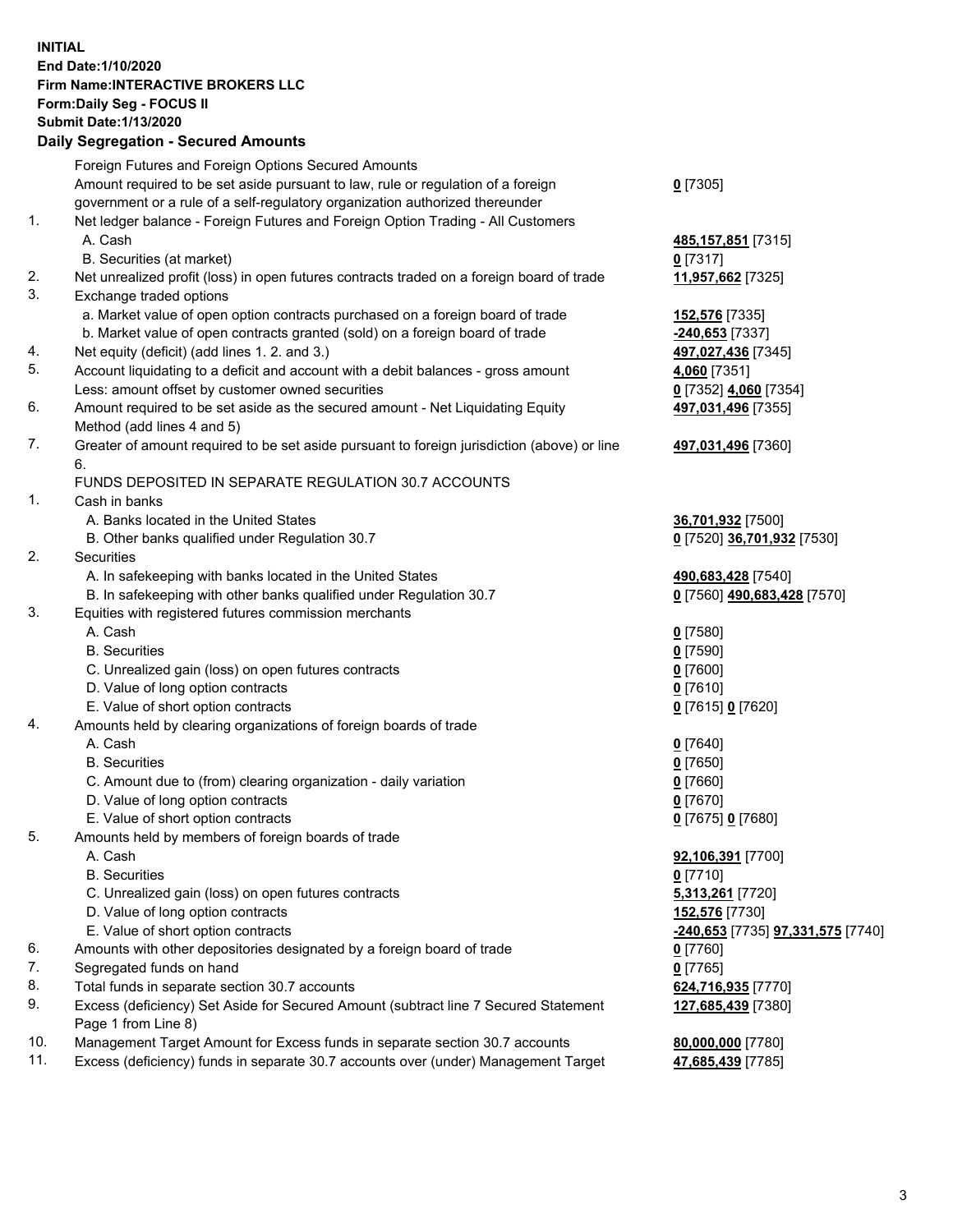**INITIAL End Date:1/10/2020 Firm Name:INTERACTIVE BROKERS LLC Form:Daily Seg - FOCUS II Submit Date:1/13/2020 Daily Segregation - Segregation Statement** SEGREGATION REQUIREMENTS(Section 4d(2) of the CEAct) 1. Net ledger balance A. Cash **4,046,745,524** [7010] B. Securities (at market) **0** [7020] 2. Net unrealized profit (loss) in open futures contracts traded on a contract market **60,764,971** [7030] 3. Exchange traded options A. Add market value of open option contracts purchased on a contract market **172,756,906** [7032] B. Deduct market value of open option contracts granted (sold) on a contract market **-203,264,886** [7033] 4. Net equity (deficit) (add lines 1, 2 and 3) **4,077,002,515** [7040] 5. Accounts liquidating to a deficit and accounts with debit balances - gross amount **958,882** [7045] Less: amount offset by customer securities **0** [7047] **958,882** [7050] 6. Amount required to be segregated (add lines 4 and 5) **4,077,961,397** [7060] FUNDS IN SEGREGATED ACCOUNTS 7. Deposited in segregated funds bank accounts A. Cash **1,047,966,878** [7070] B. Securities representing investments of customers' funds (at market) **1,948,489,185** [7080] C. Securities held for particular customers or option customers in lieu of cash (at market) **0** [7090] 8. Margins on deposit with derivatives clearing organizations of contract markets A. Cash **3,397,488** [7100] B. Securities representing investments of customers' funds (at market) **1,355,520,411** [7110] C. Securities held for particular customers or option customers in lieu of cash (at market) **0** [7120] 9. Net settlement from (to) derivatives clearing organizations of contract markets **-2,325,836** [7130] 10. Exchange traded options A. Value of open long option contracts **172,405,489** [7132] B. Value of open short option contracts **-202,944,440** [7133] 11. Net equities with other FCMs A. Net liquidating equity **0** [7140] B. Securities representing investments of customers' funds (at market) **0** [7160] C. Securities held for particular customers or option customers in lieu of cash (at market) **0** [7170] 12. Segregated funds on hand **0** [7150] 13. Total amount in segregation (add lines 7 through 12) **4,322,509,175** [7180] 14. Excess (deficiency) funds in segregation (subtract line 6 from line 13) **244,547,778** [7190] 15. Management Target Amount for Excess funds in segregation **155,000,000** [7194] **89,547,778** [7198]

16. Excess (deficiency) funds in segregation over (under) Management Target Amount Excess